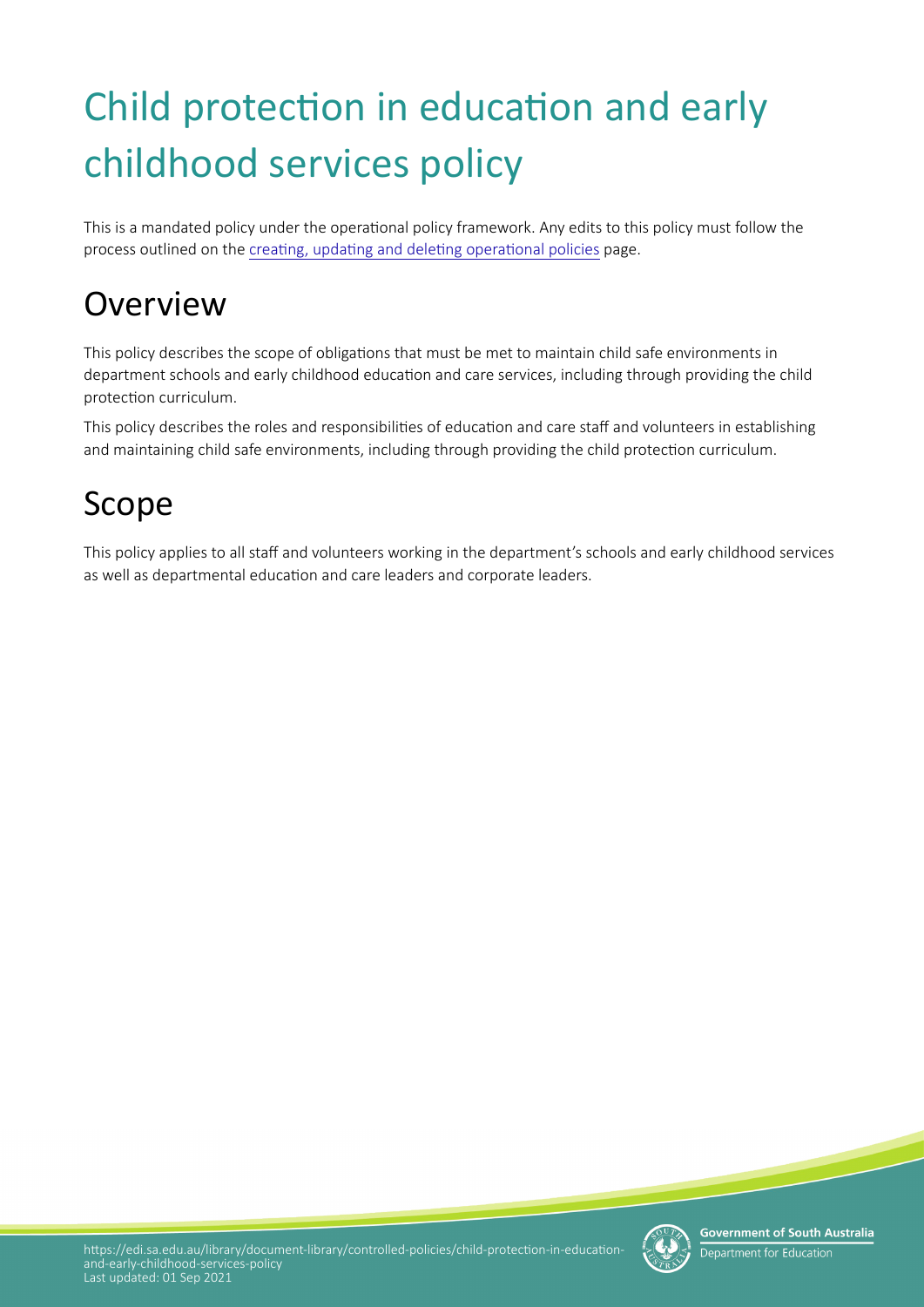# Detail

### Principles

- Protecting the safety and wellbeing of children and young people is a fundamental responsibility that cannot be compromised by other considerations.
- Children and young people have a right to:
	- be treated with respect and to be protected from harm
	- be asked to express their views and wishes about matters affecting their lives and to have those views appropriately considered by adults
	- feel and be safe in their interactions with adults and other children and young people
	- understand, as early as possible, what is meant by 'feeling and being safe'
	- the support of school based counsellors or designated staff in their education or care environment whose role includes being an advocate for their safety and wellbeing.
- Children and young people are entitled to the above rights irrespective of their special needs, gender, race, sexual orientation or cultural, religious or family circumstances.
- Preventing and intervening in the abuse and neglect of children and young people are moral and legal obligations [\(Children and Young People \(Safety\) Act, 2017\)](https://www.legislation.sa.gov.au/LZ/C/A/Children%20and%20Young%20People%20(Safety)%20Act%202017.aspx). They contribute to improving safety and health of current and future generations.
- Safety and wellbeing concerns arise within family, community and institutional settings. The actions and efforts of people from within and outside the education and care setting are needed so that interventions on behalf of children and young people are successful and sustained.
- Maintaining children and young people's attendance at, and engagement with education and care environments is a key contributor to their long-term health, safety and wellbeing.

### Obligations

The department must meet each of the following 5 obligations to maintain child safe environments.

#### Screening and suitability

Staff, volunteers and other people identified by legislation or department policy will be screened as part of an ongoing process to make sure adults are suitable to work, access or volunteer in the department's education or early childhood services.

Suitability must be established at point of recruitment and monitored contnuously.

Contnuous monitoring of suitability includes the responsibility of all adults to report inappropriate conduct towards children and young people by any person engaged with the education and early childhood service.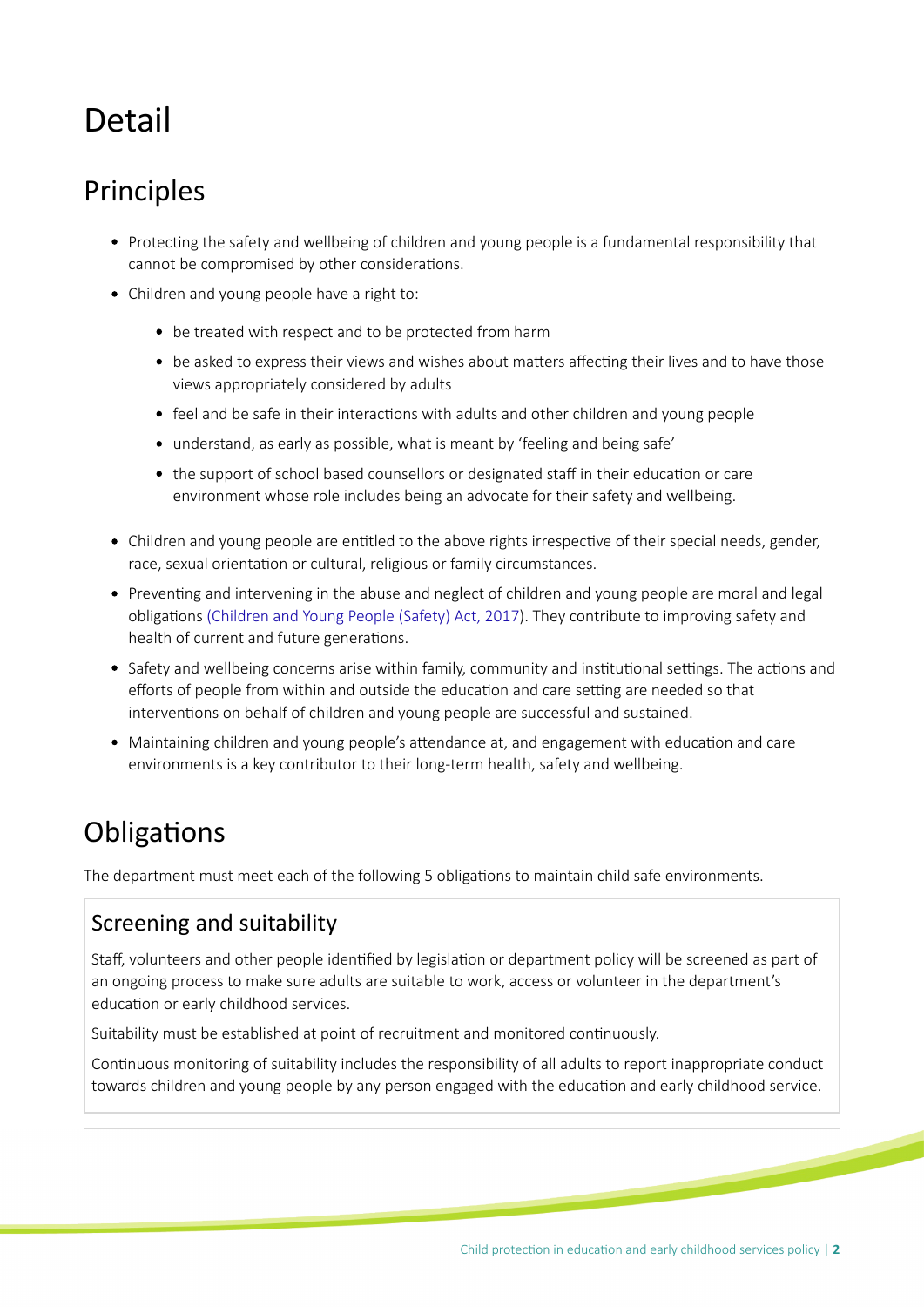#### Training and support

Staff and volunteers will receive training that explains their responsibilities for children's safety and wellbeing and outlines how those responsibilities should be met with sensitivity and purpose. The training will cover the obligations underpinning a child safe environment and will include the role of a mandated notifier under Sections 30 and 31 of the *Children and Young People (Safety) Act 2017*.

- Staff will undertake and follow the approved full-day child protection training program as a condition of employment and receive approved 3-yearly update programs thereafer.
- Volunteers will receive the approved child protection induction session as a condition of volunteering.
- Student wellbeing leaders or staff designated to provide advocacy for children and young people's safety and wellbeing will meet relevant department job and person specifications and will receive approved induction, ongoing professional development and support.
- Personnel with responsibility to investigate serious allegations against staff or volunteers in education or early childhood services will:
	- meet department job and person specifications
	- $\bullet$  receive induction
	- have support and supervision appropriate to the critical nature of their work.

#### Adult conduct

Staff and volunteers will relate respectfully and protectively with children and young people. Staff and volunteers have a responsibility to report and intervene against behaviours that compromise the safety or wellbeing of children and young people.

- Staff and volunteers will follow approved protective practice guidelines about inappropriate adult conduct towards interactions with children and young people.
- Staff and volunteers will report and document concerns raised about inappropriate adult conduct towards children and young people.
- Staff will follow approved attendance, behaviour management and incident response policies and guidelines.
- Serious allegations of sexual misconduct against staff or volunteers will be referred to the department's Incident Management division (in liaison with SA Police) and decisions about the placement of the individual facing an allegaton will be made with the best interests of children as the paramount consideration.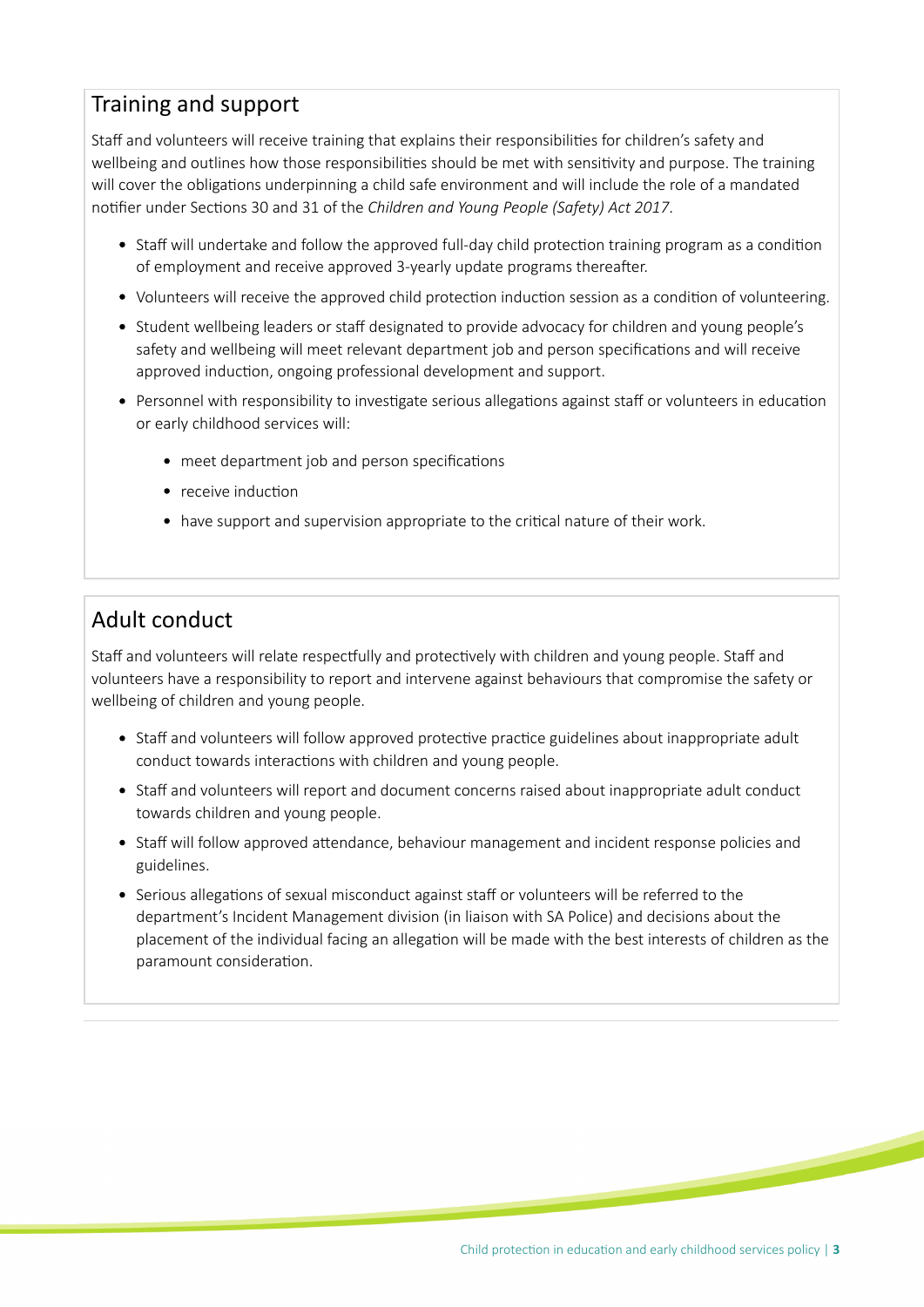#### Access to curriculum

Children and young people will engage with curriculum that explicitly teaches them about the nature of personal safety and wellbeing, their rights to personal safety and wellbeing, help seeking and self-protecting behaviours and their responsibility to the safety and wellbeing of others. This policy complies with Section 8 of the Education and Children's Services Act 2019, which gives the Chief Executive the right to determine curriculum in government schools.

- All children and young people in the department's preschools and schools will access approved child protection curriculum each year.
- The approved child protection curriculum will be taught by staff that have received training in its use.
- The approved child protection curriculum will be reviewed in response to emerging evidence about child abuse and violence prevention programs.

#### Communication, collaboration and record keeping

Issues affecting children and young people's safety and wellbeing are often complex. Successful interventions require carefully coordinated and communicated actions. Staff and volunteers will meet the following commitments, as required by their role:

- At enrolment, parents or carers will be made aware of the educaton or early childhood service's unqualifed commitment to children's safety, as outlined in the [Educaton and Children's Services Act](https://www.legislation.sa.gov.au/LZ/C/A/EDUCATION%20AND%20CHILDRENS%20SERVICES%20ACT%202019.aspx)  [\(2019](https://www.legislation.sa.gov.au/LZ/C/A/EDUCATION%20AND%20CHILDRENS%20SERVICES%20ACT%202019.aspx)), the Informaton sharing guidelines (2008) and the [Child and Young Person's \(Safety\) Act](https://www.legislation.sa.gov.au/LZ/C/A/Children%20and%20Young%20People%20(Safety)%20Act%202017.aspx)  [\(2017\),](https://www.legislation.sa.gov.au/LZ/C/A/Children%20and%20Young%20People%20(Safety)%20Act%202017.aspx) which outlines the requirement to report some matters irrespective of parents' wishes, in preventing harm to children and young people.
- Parents and carers will be appropriately informed about allegatons of sexual misconduct in keeping with the guidance of the 2013 report of the Independent Education Inquiry Royal Commission. All available sources of support within the department and from other agencies and organisations will be considered and sought when the needs of vulnerable children and young people are first identified.
- Education and care staff will actively support interagency efforts to improve family and community safety.
- The department's leaders will be alerted when existng collaboratons and available services are unable to properly protect children's safety and wellbeing.
- The department, state and national requirements for record keeping will be followed at all times and for all circumstances.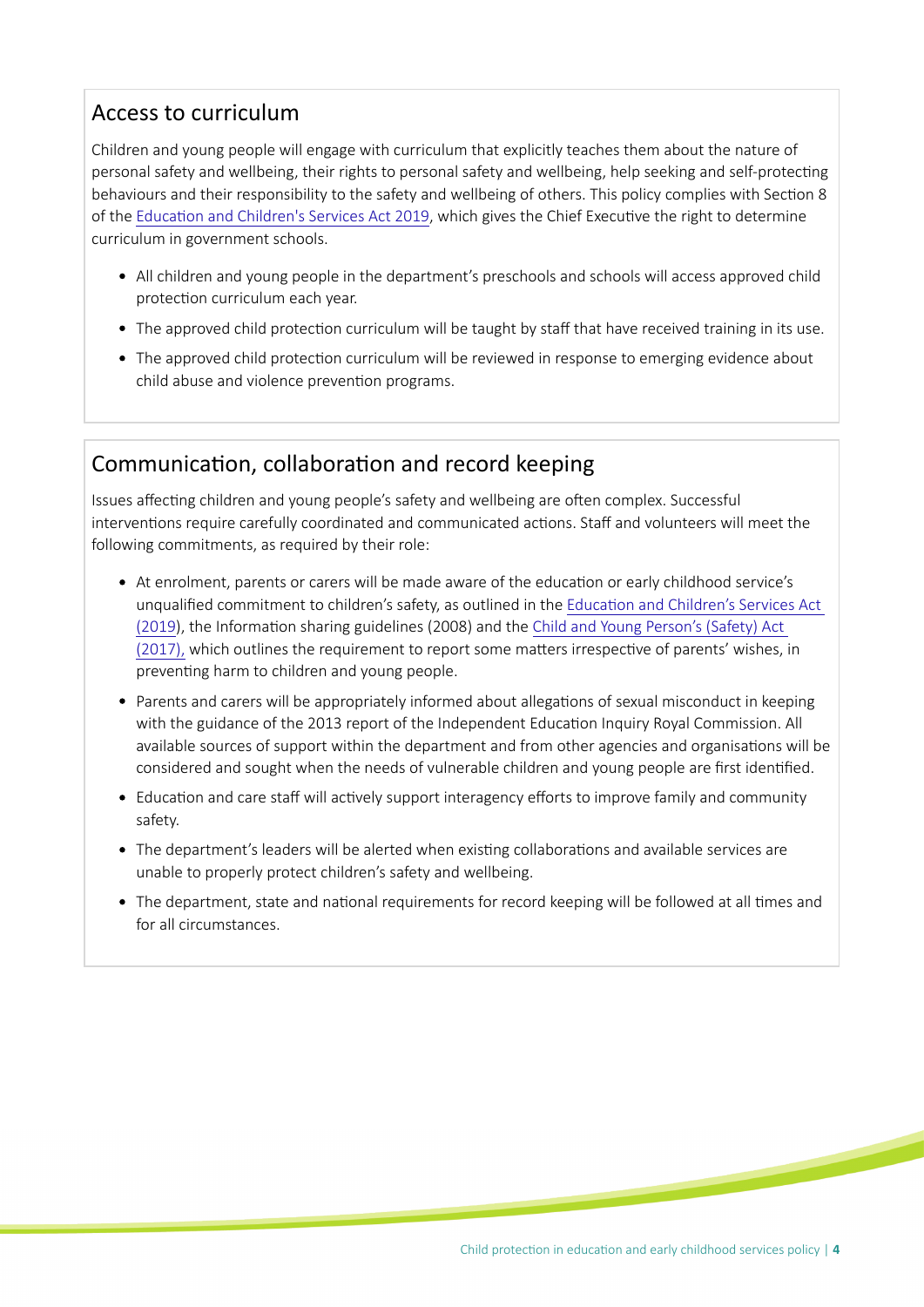# Roles and responsibilites

### Education and early childhood service leaders

make sure:

- screening of adults working or volunteering at the education or early childhood service complies with the department's approved screening policy
- volunteers receive approved child protection induction, which is recorded at the education or early childhood service
- 3-yearly approved staff child protection training is recorded on the HR system
- concerns raised about staff or volunteer conduct are responded to in line with approved protective practice guidelines
- children and young people in preschools and schools access the approved child protection curriculum each year
- emerging staff performance concerns are responded to proactively
- staff follow all record keeping requirements
- counsellors and staff in designated advocacy positions can fulfil their roles and access required training, counselling and advocacy networks
- conduct and practice at the education or early childhood service is monitored to make sure it meets this policy's obligations
- provide ongoing monitoring of their compliance with this policy and when required by the department, provide reports on elements of that compliance.

### **Staff**

Act in line with this policy's obligations.

Raise concerns when barriers or threats to the protection of children and young people's safety and wellbeing are identified, including through the conduct of other adults at the education or early childhood service.

#### Volunteers

Act in line with this policy's obligations and the approved child protection induction for volunteers

Raise concerns when barriers or threats to the protection of children and young people's safety and wellbeing are identified, including through the conduct of other adults at the education or early childhood service.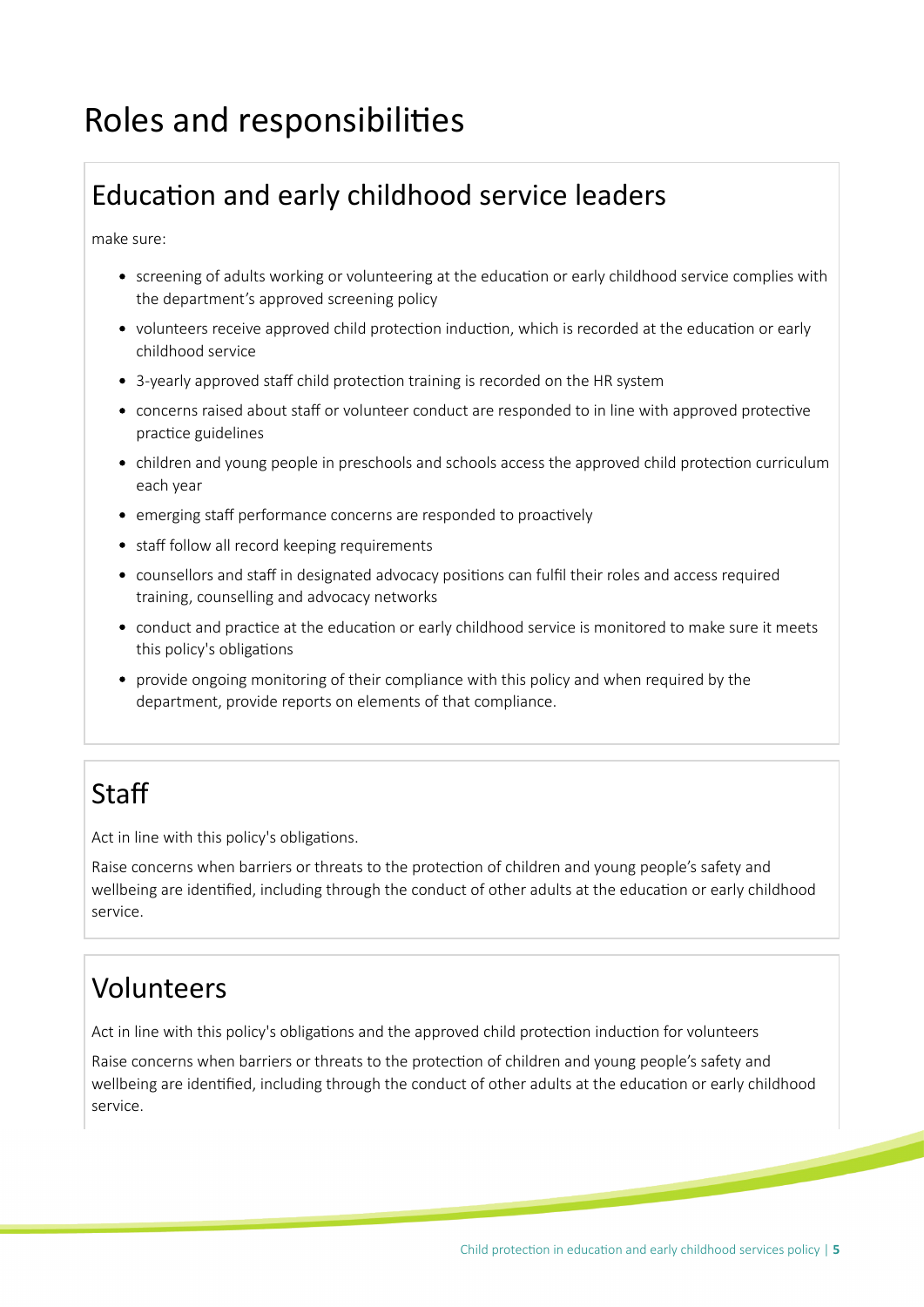### Education and early childhood leaders

Make sure emergency response plans enable support services personnel to help education or early childhood services manage serious critical incidents.

Enable support services personnel to fulfil their roles in helping children and young people identified by education or early childhood services as needing additional support.

Enable support services personnel to contribute to interagency eforts to improve family and community safety and wellbeing.

Support education or early childhood service leaders experiencing difficulties in maintaining child safe environments.

Address performance issues with education or early childhood service leaders as they relate to meeting the requirements of this policy.

Raise concerns through corporate leaders when barriers to protecting children's safety and wellbeing are identified.

Monitor reports provided by education or early childhood service leaders and support sites and services to address gaps in compliance and advise corporate leaders as required.

### Corporate leaders

Make sure:

- designated positons are maintained within the department to oversee the implementaton of this policy's requirements and to monitor and manage all associated risks
- approved staff child protection training programs are updated on a 3-yearly basis and provided across the workforce within a 12-month period
- the department's investigative responses to serious allegations against staff or volunteers are managed through the Incident Management division and are conducted with the interests of children as the paramount consideration
- screening and suitability processes are maintained to meet policy or legislated requirements
- risks to the department regarding its compliance with this policy are identified and addressed
- issues identified as impediments to the protection of children's safety and wellbeing are responded to and raised at Chief Executive or ministerial forums as appropriate
- child safety collaboration with the non-government school sectors, the Teacher's Registration Board, relevant regulating bodies and other government agencies and organisations is maintained
- whole of system reviews of serious critical incidents occur and subsequent recommendations are implemented
- designated positons maintain oversight of the policy's relevance and its alignment with legislaton and national standards and will amend the policy as appropriate.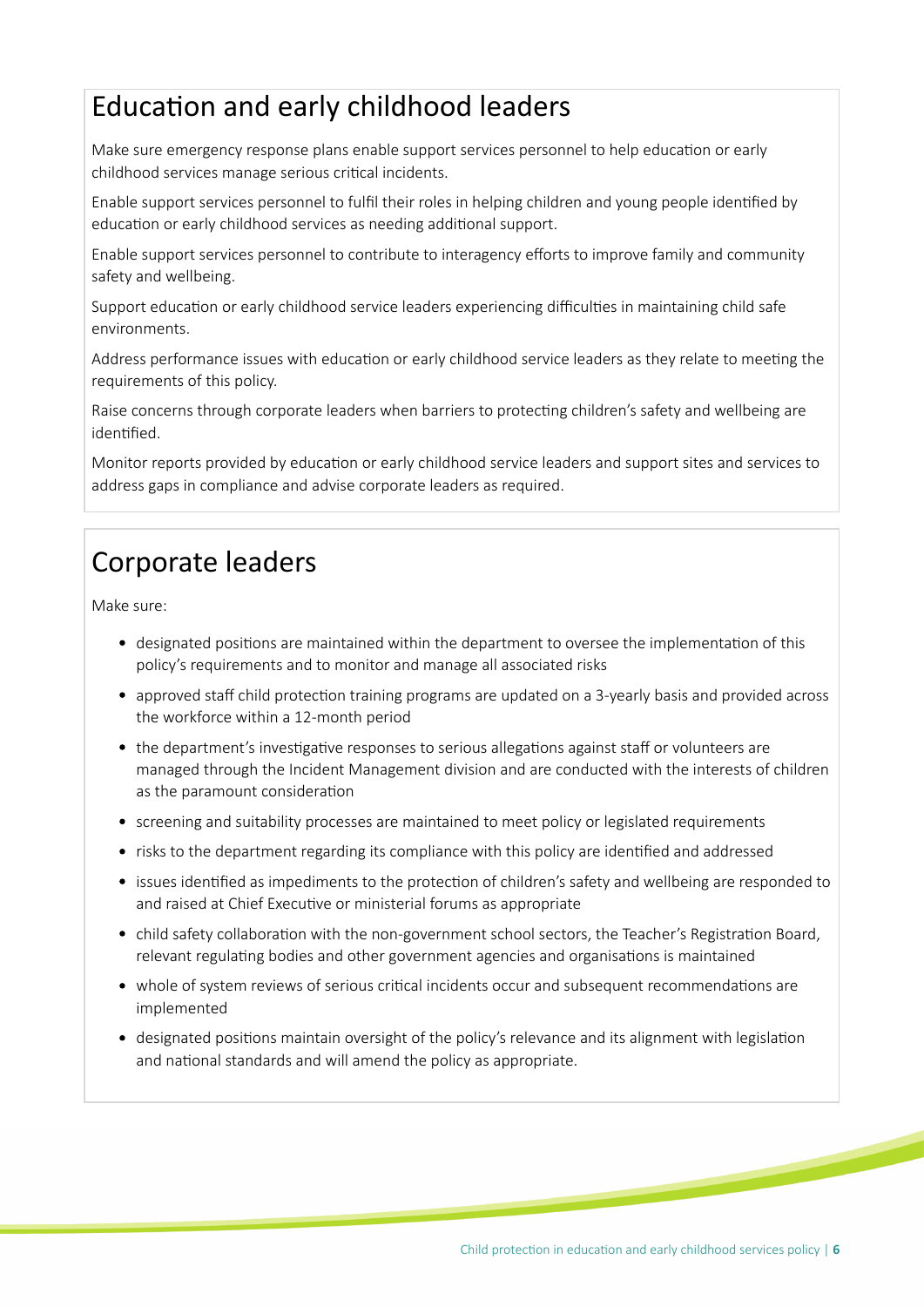## Definitions

### approved

The current version of a department training program, curriculum, policy or set of guidelines.

### children and young people

Children from birth to 18 but includes young adults over the age of 18 with development disabilites enrolled at a department education or early childhood service.

### education and early childhood leaders

Individuals who supervise or line manage educaton or early childhood service leaders.

### education and early childhood service leader

The individual who has ultmate responsibility for children and young people's welfare in that educaton and early childhood service. For example, the principal, the director, a manager or family day care educator supported by their coordinator.

### education and early childhood service

Preschools and schools, children's centres, centre-based child care facilities, out of school hours care facilites and the homes of approved family day care educators.

### staf

Employees, professional service providers, other paid educaton and care partcipants at department education and early childhood services (through contracts and agreements) and tertiary students on placement.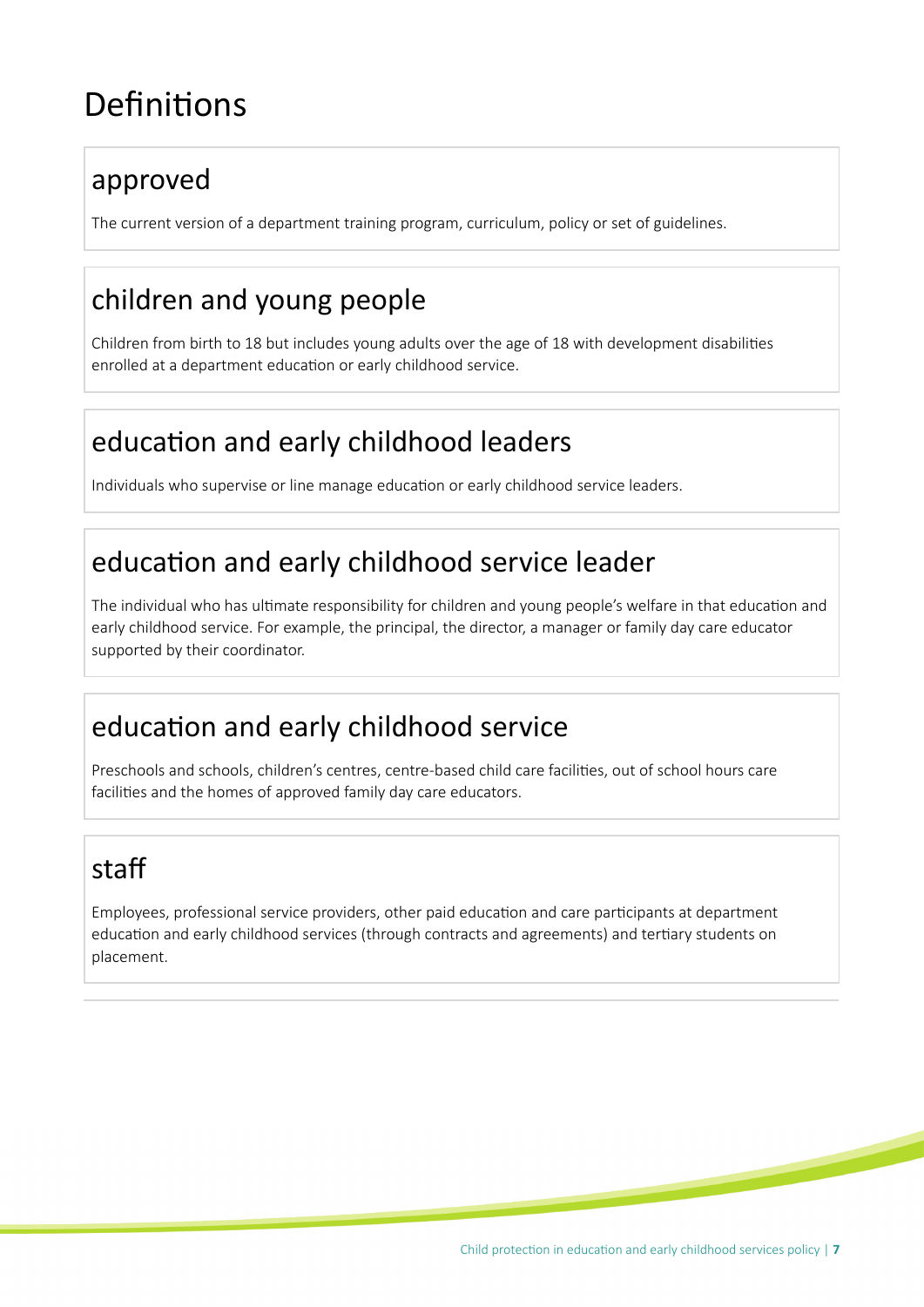#### volunteers

All adults providing a volunteer service in department education and early childhood services. This includes volunteers who may receive remuneration for their service from other organisations for example pastoral care workers, mentors or coaches.

### Supporting information

Responding to abuse and neglect  $-$  education and care training Managing allegations of sexual misconduct (PDF 714.4KB) Keeping Safe: Child protection curriculum

### Related legislation

[Children and Young People \(Safety\) Act 2017](https://www.legislation.sa.gov.au/LZ/C/A/CHILDREN%20AND%20YOUNG%20PEOPLE%20(SAFETY)%20ACT%202017.aspx) Education and Children's Services Act 2019

### Related policies

Information sharing guidelines for promoting safety and wellbeing procedure

Attendance policy

Protective practices for staff in their interactions with children and young people (PDF 3.2MB)

[Responding to problem sexual behaviour in children and young people guidelines \(PDF, 1.0MB\)](https://www.education.sa.gov.au/sites/default/files/responding_to_problem_sexual_behaviour_in_children_and_young_people.pdf?acsf_files_redirect)

Suicide response and postvention guidelines

[Screening and suitability – child safety procedure](https://edi.sa.edu.au/library/document-library/controlled-procedures/screening-and-suitability-child-safety-procedure)

[Volunteer policy](https://edi.sa.edu.au/library/document-library/controlled-policies/volunteer-policy)

Volunteer procedure in schools, preschools and care settings

[Curriculum, pedagogy, assessment and reportng: early childhood services to year 12 policy](https://edi.sa.edu.au/library/document-library/controlled-policies/curriculum,-pedagogy,-assessment-and-reporting-early-childhood-services-to-year-12-policy)

# Record history

Published date: February 2021

### Approvals

File number: OP033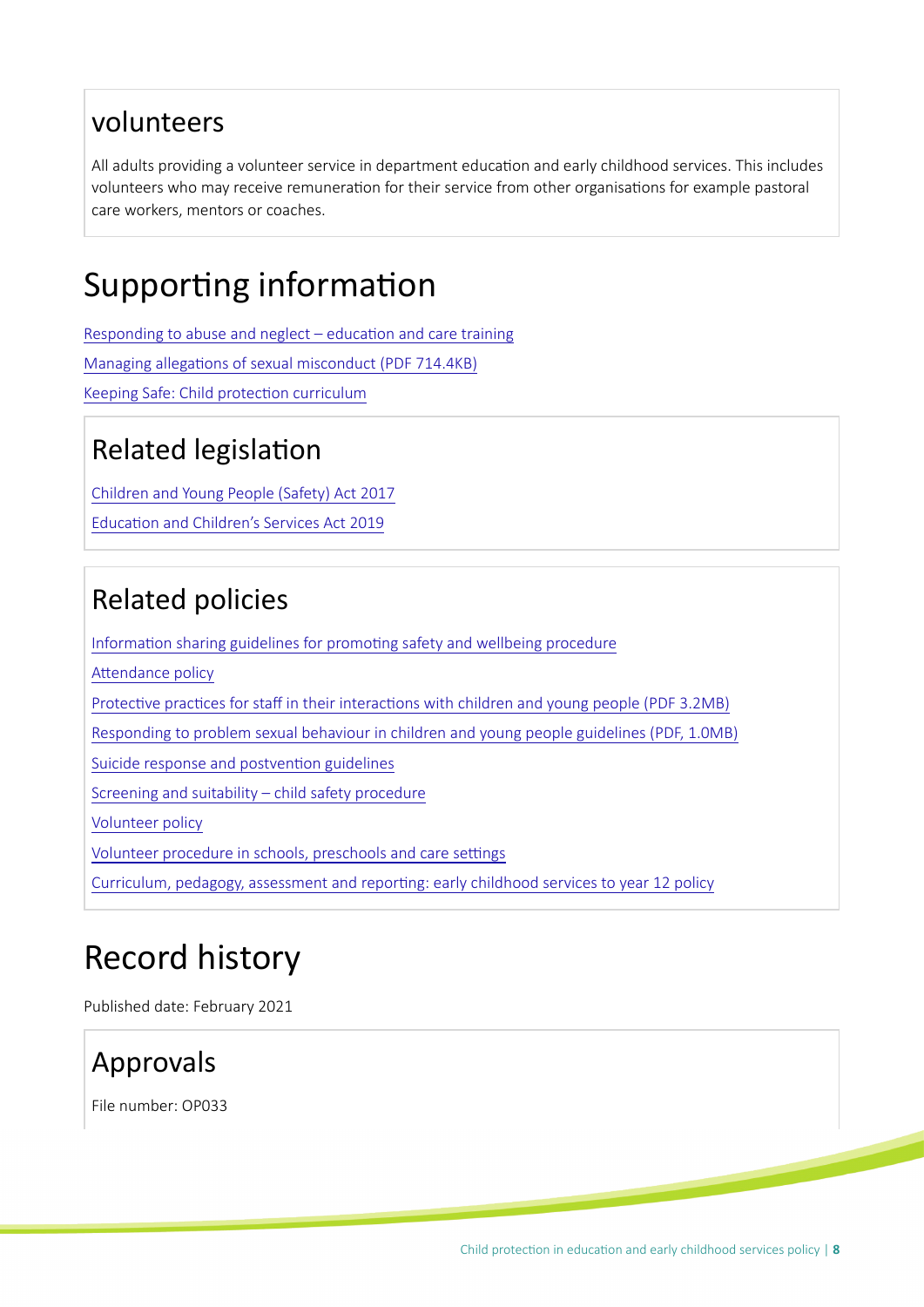Status: approved Version: 2.4 Policy officer: Senior Policy Officer, Child Protection Policy sponsor: Director, Engagement and Wellbeing Responsible executve director: Executve Director, Early Years and Child Development Approved by: Executive Director, Early Years and Child Development Approval date: 4 February 2021 Review date: 4 February 2024

#### Revision record

Version: 2.4

Approved by: Director, Engagement and Wellbeing

Approved date: 4 February 2021

Next review date: 4 February 2024

Amendment(s): correction of broken link resulting from update to department website

Version: 2.3

Approved by: Director, Engagement and Wellbeing

Approved date: May 2020

Next review date: 14 May 2023

Amendment(s): updated in line with the new *Educaton and Children's Services Act* 2019

Version: 2.2

Approved by: Director, Engagement and Wellbeing

Approved date: 6 June 2019

Next review date: 9 December 2019

Amendment(s): new branding applied to document, published as HTML document on EDi, edited for plain English in consultation with Communications directorate.

Version: 2.1

Approved by: Director, Engagement and Wellbeing

Approved date: 9 November 2018

Next review date: 9 December 2019

Amendment(s): minor edit – new *Children and Young People (Safety) Act 2017* replacing the *Children's Protecton Act 1993*. Machinery of government changes.

Version: 2.0

Approved date: April 2015